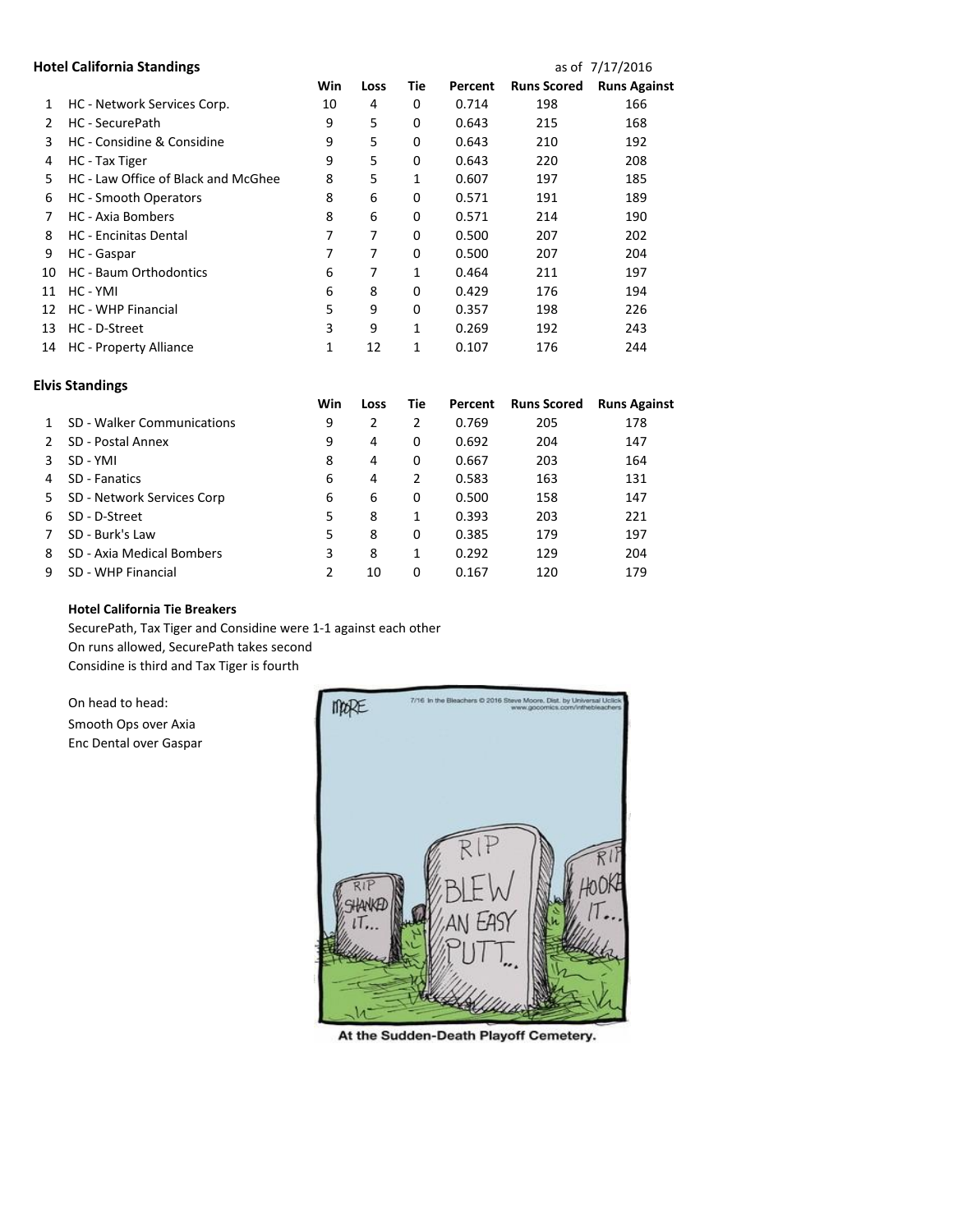## **Game results**

| 3/20/2016 HC - Baum Orthodontics              | 4  | HC - SecurePath                     | 8              |
|-----------------------------------------------|----|-------------------------------------|----------------|
| 3/20/2016 HC - WHP Financial                  | 13 | HC - Law Office of Black and McGhee | 9              |
| 3/20/2016 SD - WHP Financial                  | 13 | SD - Burk's Law                     | 14             |
| 3/20/2016 SD - Fanatics                       | 16 | SD - D-Street                       | 17             |
| 3/20/2016 HC - Encinitas Dental               | 8  | HC - Network Services Corp.         | 12             |
| 3/20/2016 HC - Considine & Considine          | 17 | HC - YMI                            | 18             |
| 3/20/2016 HC - Tax Tiger                      | 4  | HC - Smooth Operators               | 12             |
| 3/20/2016 HC - Property Alliance              | 9  | HC - Gaspar                         | 10             |
| 3/20/2016 SD - Network Services Corp          | 7  | SD - Postal Annex                   | $\mathbf{1}$   |
| 3/20/2016 SD - YMI                            | 24 | SD - Walker Communications          | 12             |
| 3/20/2016 HC - Axia Bombers                   | 15 | HC - D-Street                       | 5              |
| 4/3/2016 HC - Axia Bombers                    | 25 | HC - WHP Financial                  | 10             |
| 4/3/2016 HC - Baum Orthodontics               | 23 | HC - Considine & Considine          | 11             |
| 4/3/2016 SD - Axia Medical Bombers            | 14 | SD - Walker Communications          | 12             |
| 4/3/2016 SD - YMI                             | 12 | SD - D-Street                       | 8              |
| 4/3/2016 HC - Property Alliance               | 8  | <b>HC</b> - Encinitas Dental        | 11             |
| 4/3/2016 HC - Network Services Corp.          | 26 | HC - Law Office of Black and McGhee | 19             |
| 4/3/2016 HC - Gaspar                          | 8  | HC - YMI                            | 10             |
| 4/3/2016 SD - Network Services Corp           | 10 | SD - Burk's Law                     | 15             |
| 4/3/2016 SD - WHP Financial                   | 6  | SD - Fanatics                       | 13             |
| 4/3/2016 HC - D-Street                        | 5  | HC - Tax Tiger                      | 12             |
| 4/3/2016 HC - SecurePath                      | 8  | HC - Smooth Operators               | 14             |
|                                               |    |                                     |                |
| 4/10/2016 HC - Gaspar                         | 5  | HC - Network Services Corp.         | 16             |
| 4/10/2016 HC - D-Street                       | 19 | <b>HC</b> - Encinitas Dental        | 20             |
| 4/10/2016 SD - Axia Medical Bombers           | 16 | SD - YMI                            | 13             |
| 4/10/2016 SD - Walker Communications          | 9  | SD - Fanatics                       | 9              |
| 4/10/2016 HC - YMI                            | 12 | HC - Tax Tiger                      | 13             |
| 4/10/2016 HC - Law Office of Black and McGhee | 19 | HC - Smooth Operators               | 7              |
| 4/10/2016 HC - WHP Financial                  | 18 | <b>HC</b> - Property Alliance       | 14             |
| 4/10/2016 SD - Postal Annex                   | 18 | SD - WHP Financial                  | 10             |
| 4/10/2016 SD - Burk's Law                     | 16 | SD - D-Street                       | 21             |
| 4/10/2016 HC - Considine & Considine          | 14 | HC - SecurePath                     | 24             |
| 4/10/2016 HC - Baum Orthodontics              | 18 | HC - Axia Bombers                   | 27             |
| 4/17/2016 HC - SecurePath                     | 21 | HC - D-Street                       | 12             |
| 4/17/2016 HC - Property Alliance              | 10 | HC - Law Office of Black and McGhee | 22             |
| 4/17/2016 SD - Burk's Law                     | 11 | SD - Fanatics                       | 17             |
| 4/17/2016 SD - YMI                            | 14 | SD - Postal Annex                   | 17             |
| 4/17/2016 HC - Baum Orthodontics              | 10 | HC - YMI                            | 9              |
| 4/17/2016 HC - Smooth Operators               | 10 | HC - Considine & Considine          | 15             |
| 4/17/2016 HC - Tax Tiger                      | 20 | HC - WHP Financial                  | 12             |
| 4/17/2016 SD - WHP Financial                  | 9  | SD - Walker Communications          | 10             |
| 4/17/2016 SD - Axia Medical Bombers           | 11 | SD - Network Services Corp          | 20             |
| 4/17/2016 HC - Encinitas Dental               | 12 | HC - Gaspar                         | 11             |
| 4/17/2016 HC - Axia Bombers                   | 5  | HC - Network Services Corp.         | 7              |
| 4/24/2016 HC - SecurePath                     | 22 | <b>HC</b> - Property Alliance       | 8              |
| 4/24/2016 HC - Network Services Corp.         | 8  | HC - Considine & Considine          | 9              |
| 4/24/2016 SD - D-Street                       | 24 | SD - WHP Financial                  | $\overline{7}$ |
| 4/24/2016 SD - Walker Communications          | 23 | SD - Network Services Corp          | 14             |
| 4/24/2016 HC - Law Office of Black and McGhee | 15 | HC - Axia Bombers                   | 11             |
|                                               |    |                                     |                |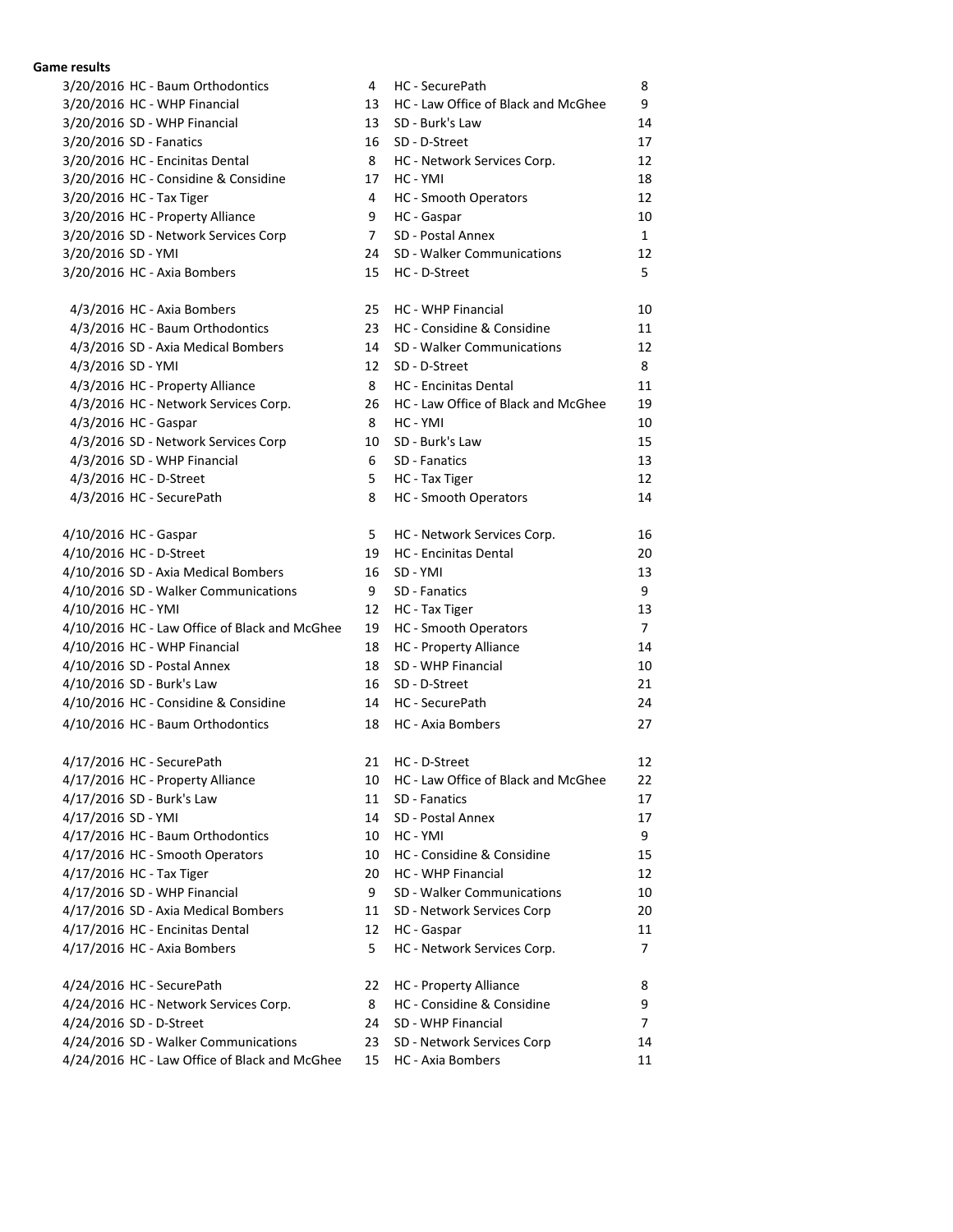4/24/2016 HC - Encinitas Dental 4/24/2016 HC - Gaspar 4/24/2016 SD - Burk's Law 4/24/2016 SD - Postal Annex 4/24/2016 HC - D-Street 4/24/2016 HC - YMI

- 5/1/2016 HC Encinitas Dental 5/1/2016 HC - Smooth Operators  $5/1/2016$  SD - WHP Financial 5/1/2016 SD - D-Street  $5/1/2016$  HC - SecurePath 5/1/2016 HC - Tax Tiger 5/1/2016 HC - YMI 5/1/2016 SD - Fanatics 5/1/2016 SD - Burk's Law 5/1/2016 HC - Baum Orthodontics 5/1/2016 HC - D-Street
- 5/15/2016 HC SecurePath 5/15/2016 HC - D-Street 5/15/2016 SD - D-Street 5/15/2016 SD - Axia Medical Bombers 5/15/2016 HC - Property Alliance 5/15/2016 HC - Encinitas Dental 5/15/2016 HC - Smooth Operators 5/15/2016 SD - Fanatics 5/15/2016 SD - Network Services Corp 5/15/2016 HC - Considine & Considine 5/15/2016 HC - Tax Tiger

5/22/2016 HC - Property Alliance 5/22/2016 HC - Axia Bombers 5/22/2016 SD - YMI 5/22/2016 SD - Axia Medical Bombers 5/22/2016 HC - WHP Financial 5/22/2016 HC - Gaspar 5/22/2016 HC - Network Services Corp. 5/22/2016 SD - Network Services Corp 5/22/2016 SD - Postal Annex 5/22/2016 HC - YMI 5/22/2016 HC - Law Office of Black and McGhee

6/5/2016 HC - YMI 6/5/2016 HC - Network Services Corp. 6/5/2016 SD - Postal Annex 6/5/2016 SD - Fanatics 6/5/2016 HC - Gaspar 6/5/2016 HC - Axia Bombers 6/5/2016 HC - Baum Orthodontics 6/5/2016 SD - Axia Medical Bombers 6/5/2016 SD - YMI 6/5/2016 HC - Smooth Operators 6/5/2016 HC - Tax Tiger 6/12/2016 HC - Network Services Corp. 6/12/2016 HC - Gaspar 6/12/2016 SD - Postal Annex

6/12/2016 SD - Burk's Law 6 SD - WHP Financial 15

| 19       | HC - Tax Tiger                          | 11      |
|----------|-----------------------------------------|---------|
| 23       | <b>HC</b> - Smooth Operators            | 18      |
| 18       | SD - YMI                                | 20      |
| 20       | SD - Axia Medical Bombers               | 9       |
| 31       | <b>HC</b> - Baum Orthodontics           | 20      |
| 10       | HC - WHP Financial                      | 30      |
| 7        | HC - Considine & Considine              | 13      |
| 15       | <b>HC - WHP Financial</b>               | 9       |
| 9        | SD - Network Services Corp              | 16      |
| 10       | SD - Postal Annex                       | 22      |
| 10       | HC - Law Office of Black and McGhee     | 18      |
| 21       | <b>HC</b> - Axia Bombers                | 28      |
| 22       | <b>HC</b> - Property Alliance           | 20      |
| 23       | SD - Axia Medical Bombers               | 11      |
| 10       | <b>SD - Walker Communications</b>       | 13      |
| 12       | HC - Network Services Corp.             | 15      |
| 12       | HC - Gaspar                             | 34      |
| 5        | HC - YMI                                | 10      |
| 15       | HC - Law Office of Black and McGhee     | 15      |
| 12       | <b>SD - Walker Communications</b>       | 21      |
| 14       | SD - WHP Financial                      | 5       |
| 11       | HC - Network Services Corp.             | 12      |
| 22<br>26 | <b>HC - WHP Financial</b>               | 13      |
| 9        | HC - Axia Bombers<br>SD - Postal Annex  | 8<br>0  |
| 23       | SD - YMI                                | 16      |
| 17       | HC - Gaspar                             | 14      |
| 25       | <b>HC</b> - Baum Orthodontics           | 17      |
|          |                                         |         |
| 11       | <b>HC</b> - Baum Orthodontics           | 11      |
| 4        | HC - SecurePath                         | 17      |
| 18<br>15 | <b>SD</b> - Fanatics<br>SD - Burk's Law | 6<br>23 |
| 17       | HC - D-Street                           | 9       |
| 29       | HC - Tax Tiger                          | 12      |
| 25       | <b>HC</b> - Smooth Operators            | 12      |
| 12       | SD - D-Street                           | 14      |
| 13       | <b>SD - Walker Communications</b>       | 17      |
| 18       | HC - Encinitas Dental                   | 14      |
| 16       | HC - Considine & Considine              | 14      |
| 12       | HC - Law Office of Black and McGhee     | 3       |
| 23       | HC - D-Street                           | 14      |
| 20       | SD - Burk's Law                         | 10      |
| 10       | SD - Network Services Corp              | 18      |
| 17       | HC - WHP Financial                      | 14      |
| 11       | HC - Considine & Considine              | 16      |
| 21       | <b>HC</b> - Encinitas Dental            | 12      |
| 16       | SD - D-Street                           | 16      |
| 23       | SD - WHP Financial                      | 16      |
| 24       | <b>HC</b> - Property Alliance           | 23      |
| 19       | HC - SecurePath                         | 8       |
| 15       | HC - YMI                                | 14      |
| 6        | <b>HC</b> - Axia Bombers                | 18      |
|          | 10 SD - Network Services Corp           | 3       |